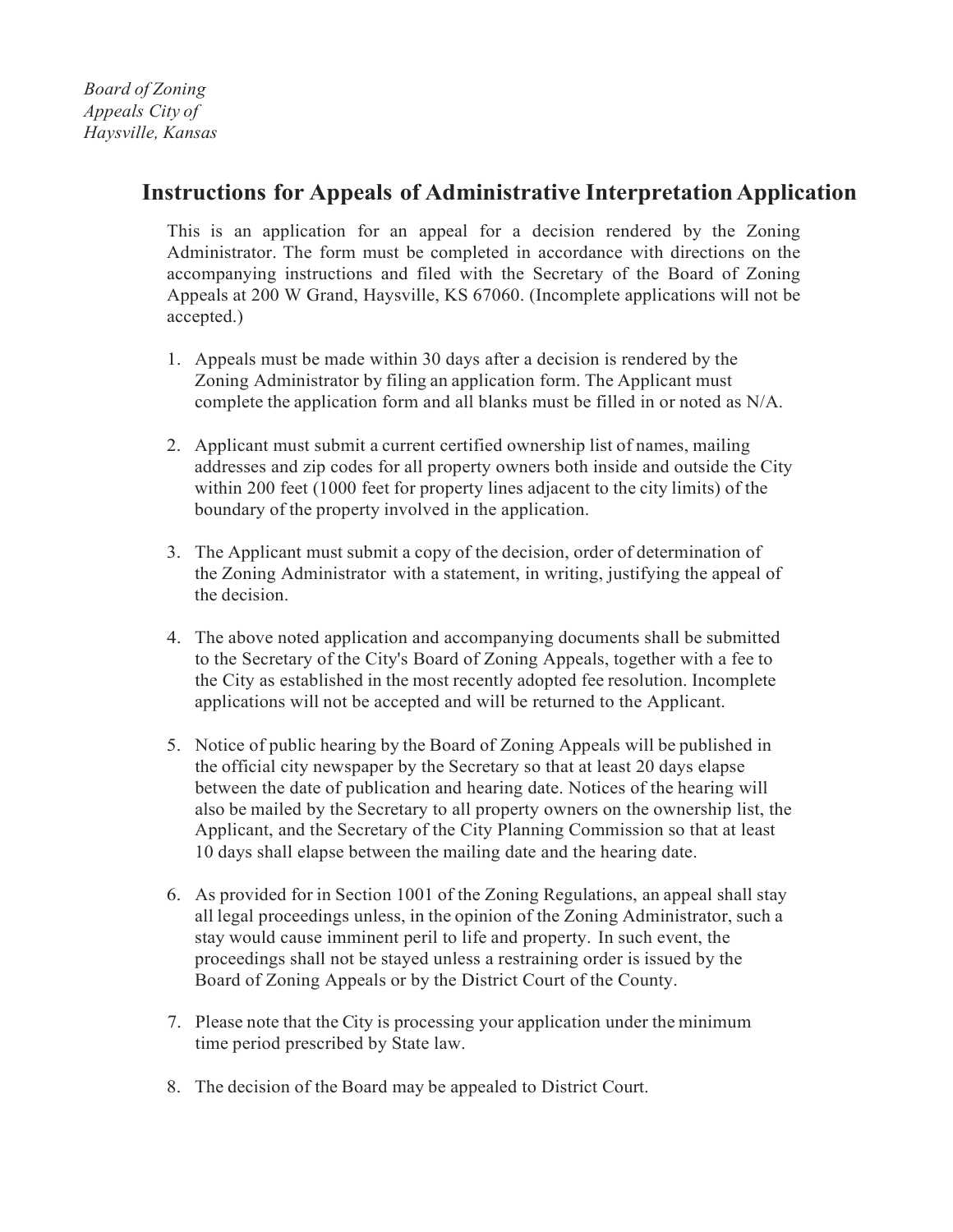*Case # \_\_\_\_\_\_\_ Filed \_\_\_\_\_\_\_\_*

## Appeal of Administrative Interpretation

| Mailing Address                                                                   |                 |                 |       |
|-----------------------------------------------------------------------------------|-----------------|-----------------|-------|
|                                                                                   |                 |                 |       |
| Name of Authorized Agent.                                                         |                 |                 |       |
|                                                                                   |                 |                 |       |
| Relationship of applicant to property is that of:                                 | Owner<br>Lessee | Tenant<br>Other |       |
| The Applicant herein appeals from the Administrative Interpretation, as follows:  |                 |                 |       |
|                                                                                   |                 |                 |       |
|                                                                                   |                 |                 |       |
|                                                                                   |                 |                 |       |
|                                                                                   |                 |                 |       |
| ,我们也不会有什么。""我们的人,我们也不会有什么?""我们的人,我们也不会有什么?""我们的人,我们也不会有什么?""我们的人,我们也不会有什么?""我们的人  |                 |                 |       |
| ,我们也不能在这里的时候,我们也不能在这里的时候,我们也不能会在这里的时候,我们也不能会在这里的时候,我们也不能会在这里的时候,我们也不能会在这里的时候,我们也不 |                 |                 |       |
|                                                                                   |                 |                 |       |
|                                                                                   |                 |                 |       |
|                                                                                   |                 |                 |       |
|                                                                                   |                 |                 |       |
|                                                                                   |                 |                 |       |
|                                                                                   |                 |                 |       |
|                                                                                   |                 |                 | Code. |